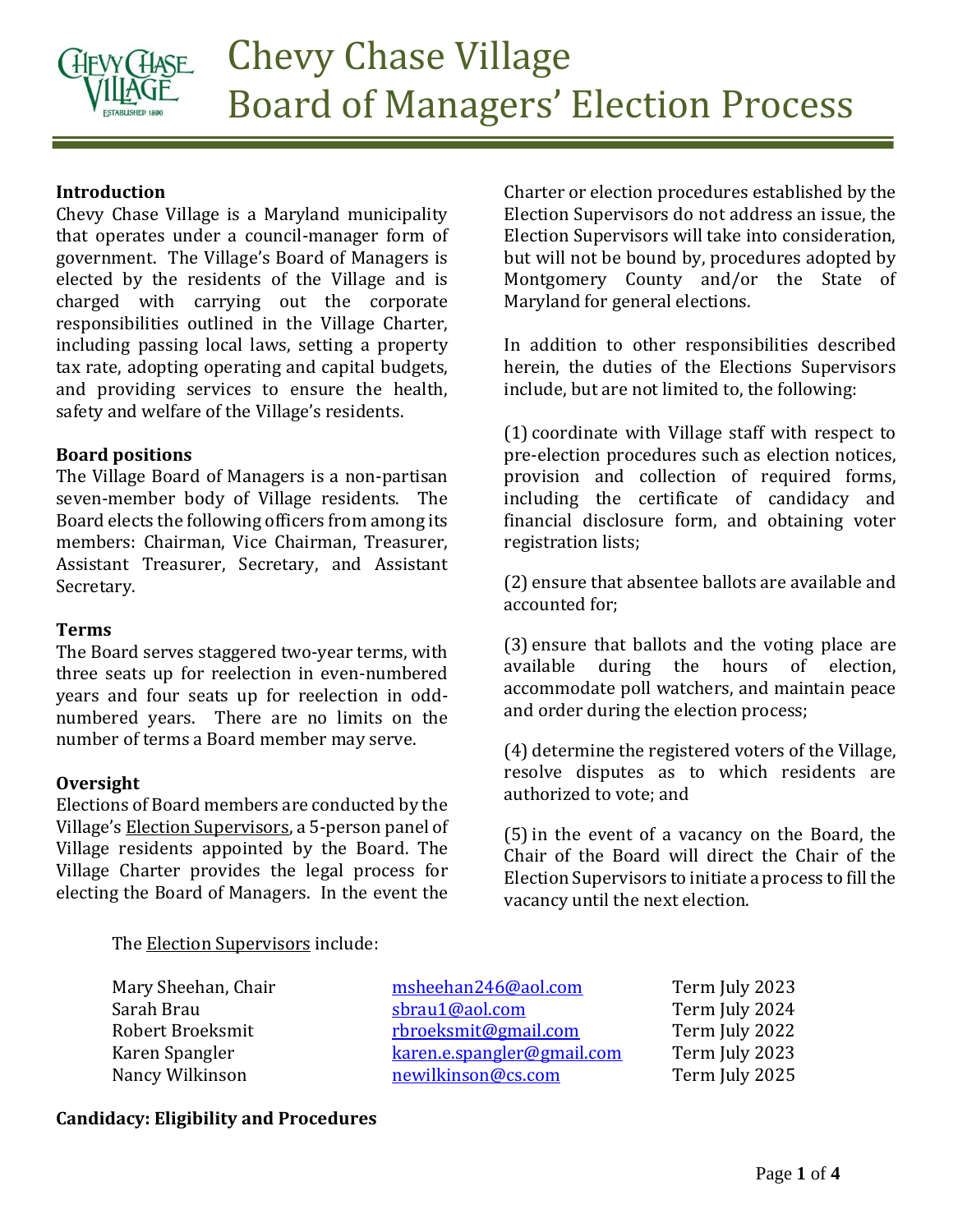Any person who has been domiciled in the Village for at least one (1) year immediately preceding the third Saturday in May, and is qualified by law to vote in Montgomery County elections may file a Certificate of Candidacy with the Election Supervisors. A prospective candidate must submit his or her Certificate of Candidacy between February 15 and March 15 in the year of the election.

A Certificate of Candidacy must be accompanied by a completed Financial Disclosure Statement as required under Sec. 2-6 of the Village's Public Ethics Code. Certificates of Candidacy will NOT be accepted unless the Financial Disclosure Statement is submitted concurrently.

In the event that, by March 15 in the year of the election, the number of qualified candidates is fewer than the seats to be filled, then the deadline for receipt of Certificates of Candidacy and Financial Disclosure Statements will be extended to March 25.

Both the Certificate of Candidacy and the Financial Disclosure Statement forms may be obtained from the Village Office at 5906 Connecticut Avenue, Chevy Chase, MD 20815 or downloaded from the Village website at [www.chevychasevillagemd.gov.](http://www.chevychasevillagemd.gov/)

## **Contested and uncontested elections**

In the event that, by March 15 of the election year (or by March 25 in the event of an extension of the filing deadline), the number of qualified candidates is equal to or fewer than the number of available Board seats, then no election will be held and the qualified candidates will be declared elected by the Election Supervisors during the Village's Annual Meeting held on the third Monday in April. If Board seats remain vacant, they will be filled through the appointment process outlined in the Village Code.

In the event that the number of qualified candidates is more than the number of available Board seats, a contested election will be held. All elections will be held by secret ballot.

A special election issue of the Chevy Chase Village *Crier* newsletter will be prepared and circulated containing a statement of no more than 250 words by each candidate along with a photo. This special election issue will be mailed to Village households and posted to the Village website prior to the Candidates Forum and Meet the Candidates Reception (see below).

# **Election Day, Voting Center location and hours.**

Election Day will be the third Saturday in May. An election ballot will be mailed to all registered voters in the Village prior to the election. On Election Day, a Voting Center will be open from 10:00 a.m. to 3:00 p.m. at the Village Hall, 5906 Connecticut Avenue, Chevy Chase, Maryland 20815.

## **Candidates Forum and Meet the Candidates Reception\***

If the election is contested, the Election Supervisors will host a Candidates Forum and Meet the Candidates Reception, either at the Village Hall or virtually. The forum and reception will take place between early April and mid-May on a date selected by the Election Supervisors. The Election Supervisors will make every effort to select a date on which all candidates can be present and that is convenient for Village residents to attend.

The Candidates Forum will be moderated by the Election Supervisors, who will formulate questions in advance and also allow questions from the floor. The forum will be followed by the Meet the Candidates Reception, which will provide an opportunity for residents to meet the candidates for the Board and visit with them informally.

\**See "Guidelines for Chevy Chase Village Board of Managers Candidates Forum" available on the Village website.*

# **Voting eligibility**

Any person who has been domiciled in the Village for at least thirty (30) days prior to an election, will be eighteen (18) years of age at Election Day, and is qualified by law to vote in Montgomery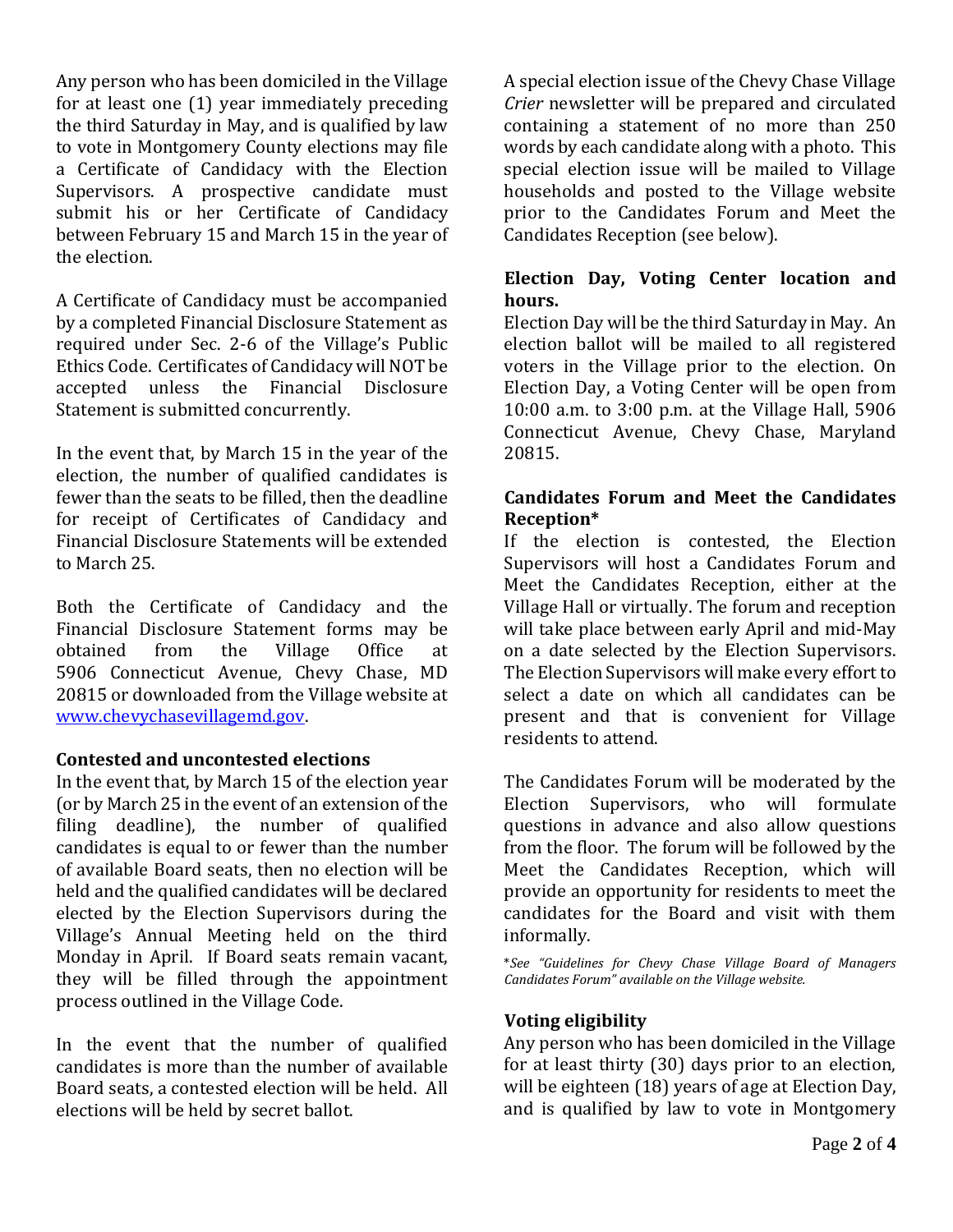County elections, will be qualified to vote in any general or special Village election. Any person domiciled within the Village may register to vote in Village elections by registering to vote in Montgomery County elections. Voter registration for a Village election will close thirty (30) days prior to such Village election.

## **Voting Procedures**

• How to vote: by-mail ballots

Between late March and mid-April, the Village's contracted election service provider will mail a ballot packet to each qualified voter to the address on the voter register provided by the Montgomery County Board of Elections. The ballot packet will contain a return envelope, a ballot-affidavit envelope, and an official ballot. A control number and an affidavit requiring the voter to attest to the voter's eligibility will be printed on the outside of the ballot-affidavit envelope. The affidavit must be signed for the ballot to be counted. The ballot will indicate the maximum number of candidates that the voter is allowed to vote for. If the voter votes for more than the maximum number of candidates allowed, the ballot will be disqualified.

Voters must return their completed ballot in the provided ballot-affidavit envelope by either:

- A. placing it in the ballot box at the Voting Center at the Chevy Chase Village Hall (at main entrance on the Laurel Parkway side of the building) before 3:00 p.m. on Election Day, or
- B. mailing the completed ballot to the Village Hall in the provided return envelope. Ballots must be received at the Village Hall by 3:00 p.m. on Election Day, regardless of postmark date. Residents should allow sufficient time for a ballot to be delivered by mail.

Whether deposited in the ballot box or returned by mail, ballots must be received at the Village Hall by 3:00 p.m. on Election Day in order to be

# counted. Ballots received after that time will not be counted.

Ballots that are not returned in the provided ballot-affidavit envelope will not be counted. The Election Supervisors will not accept copies of ballots or copies of ballot-affidavit envelopes.

In the event a voter's ballot is lost, missing, or spoiled, the voter may request issuance of a new election ballot from the Election Supervisors in person at the Voting Center on Election Day or obtain an absentee ballot as described below.

## • Voting absentee

Ballots will be mailed in ample time to ensure that voters have sufficient time to vote. There may, however, be circumstances where a voter is unable to access their mailed ballot. In these instances, qualified voters may request a replacement ballot, referred to herein as an "absentee ballot".

Any qualified voter who is unable to access the mailed ballot prior to Election Day, may request an absentee ballot from the Village Manager, either in person, by mail or electronic communication, or through a designee. In order to be counted, completed absentee ballots must be either received at the Village Hall by mail or placed in the ballot box at the Village Hall, in either case before the Voting Center closes at 3:00 p.m. on Election Day, as described in the preceding section.

## • Ballot counting

At 3:00 p.m. on Election Day, the Election Supervisors will close access to the ballot box. All returned election ballots will be retrieved from the ballot box, and the Election Supervisors will serve as election judges to conduct the vote counting as follows:

- 1. The election judges will review the ballotaffidavit envelope to ensure it was properly completed, as follows:
	- a. confirm that the person who signed the ballot-affidavit envelope is the person who